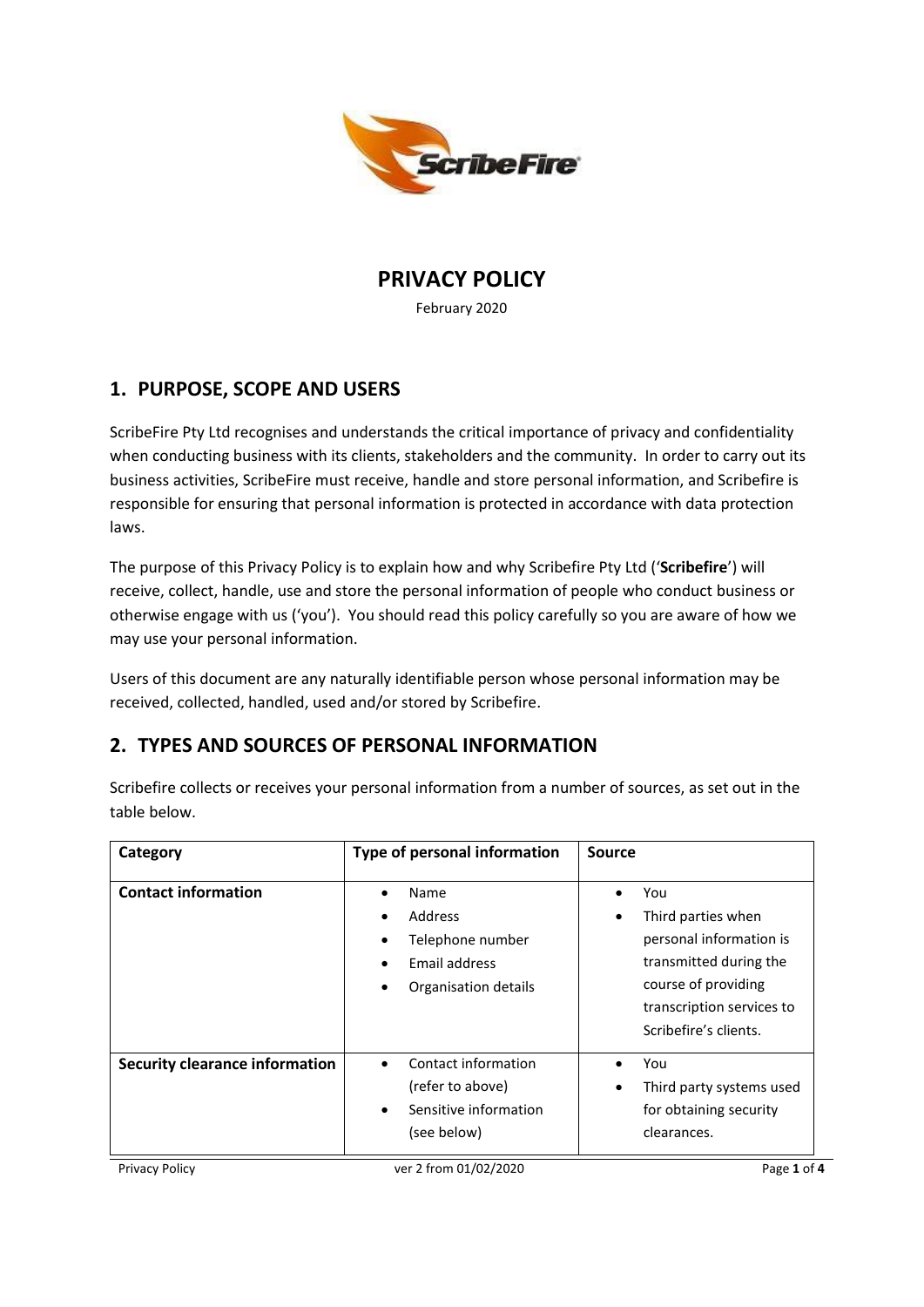| <b>Supplier Information</b><br><b>Contact Information</b><br>You<br>$\bullet$<br>(refer to above)<br>Third party systems used<br>Purchase order<br>for obtaining credit<br>$\bullet$<br>information<br>information<br>Payment details<br><b>Banking details</b><br>$\bullet$<br>Delivery details<br>Credit information<br>$\bullet$<br><b>Website information</b><br><b>Contact Information</b><br>You<br>$\bullet$<br>$\bullet$<br>(refer to above)<br>Our website<br>IP address and other<br>online identifiers/web<br>beacons.<br>Details of the pages of<br>٠<br>our website that you<br>have browsed.<br>Log on information<br>٠<br>Account settings.<br>$\bullet$<br><b>Sensitive information</b><br>Information relating to<br>You<br>$\bullet$<br>actual or suspected<br>Third parties when<br>criminal convictions and<br>personal information is<br>offences.<br>transmitted during the<br>Other sensitive<br>course of providing<br>$\bullet$ |  |  |
|----------------------------------------------------------------------------------------------------------------------------------------------------------------------------------------------------------------------------------------------------------------------------------------------------------------------------------------------------------------------------------------------------------------------------------------------------------------------------------------------------------------------------------------------------------------------------------------------------------------------------------------------------------------------------------------------------------------------------------------------------------------------------------------------------------------------------------------------------------------------------------------------------------------------------------------------------------|--|--|
|                                                                                                                                                                                                                                                                                                                                                                                                                                                                                                                                                                                                                                                                                                                                                                                                                                                                                                                                                          |  |  |
|                                                                                                                                                                                                                                                                                                                                                                                                                                                                                                                                                                                                                                                                                                                                                                                                                                                                                                                                                          |  |  |
|                                                                                                                                                                                                                                                                                                                                                                                                                                                                                                                                                                                                                                                                                                                                                                                                                                                                                                                                                          |  |  |
|                                                                                                                                                                                                                                                                                                                                                                                                                                                                                                                                                                                                                                                                                                                                                                                                                                                                                                                                                          |  |  |
|                                                                                                                                                                                                                                                                                                                                                                                                                                                                                                                                                                                                                                                                                                                                                                                                                                                                                                                                                          |  |  |
|                                                                                                                                                                                                                                                                                                                                                                                                                                                                                                                                                                                                                                                                                                                                                                                                                                                                                                                                                          |  |  |
|                                                                                                                                                                                                                                                                                                                                                                                                                                                                                                                                                                                                                                                                                                                                                                                                                                                                                                                                                          |  |  |
|                                                                                                                                                                                                                                                                                                                                                                                                                                                                                                                                                                                                                                                                                                                                                                                                                                                                                                                                                          |  |  |
|                                                                                                                                                                                                                                                                                                                                                                                                                                                                                                                                                                                                                                                                                                                                                                                                                                                                                                                                                          |  |  |
|                                                                                                                                                                                                                                                                                                                                                                                                                                                                                                                                                                                                                                                                                                                                                                                                                                                                                                                                                          |  |  |
|                                                                                                                                                                                                                                                                                                                                                                                                                                                                                                                                                                                                                                                                                                                                                                                                                                                                                                                                                          |  |  |
|                                                                                                                                                                                                                                                                                                                                                                                                                                                                                                                                                                                                                                                                                                                                                                                                                                                                                                                                                          |  |  |
|                                                                                                                                                                                                                                                                                                                                                                                                                                                                                                                                                                                                                                                                                                                                                                                                                                                                                                                                                          |  |  |
|                                                                                                                                                                                                                                                                                                                                                                                                                                                                                                                                                                                                                                                                                                                                                                                                                                                                                                                                                          |  |  |
|                                                                                                                                                                                                                                                                                                                                                                                                                                                                                                                                                                                                                                                                                                                                                                                                                                                                                                                                                          |  |  |
|                                                                                                                                                                                                                                                                                                                                                                                                                                                                                                                                                                                                                                                                                                                                                                                                                                                                                                                                                          |  |  |
|                                                                                                                                                                                                                                                                                                                                                                                                                                                                                                                                                                                                                                                                                                                                                                                                                                                                                                                                                          |  |  |
|                                                                                                                                                                                                                                                                                                                                                                                                                                                                                                                                                                                                                                                                                                                                                                                                                                                                                                                                                          |  |  |
|                                                                                                                                                                                                                                                                                                                                                                                                                                                                                                                                                                                                                                                                                                                                                                                                                                                                                                                                                          |  |  |
|                                                                                                                                                                                                                                                                                                                                                                                                                                                                                                                                                                                                                                                                                                                                                                                                                                                                                                                                                          |  |  |
|                                                                                                                                                                                                                                                                                                                                                                                                                                                                                                                                                                                                                                                                                                                                                                                                                                                                                                                                                          |  |  |
|                                                                                                                                                                                                                                                                                                                                                                                                                                                                                                                                                                                                                                                                                                                                                                                                                                                                                                                                                          |  |  |
|                                                                                                                                                                                                                                                                                                                                                                                                                                                                                                                                                                                                                                                                                                                                                                                                                                                                                                                                                          |  |  |
| information about you,<br>transcription services to                                                                                                                                                                                                                                                                                                                                                                                                                                                                                                                                                                                                                                                                                                                                                                                                                                                                                                      |  |  |
| Scribefire's clients.<br>for example race, ethnic                                                                                                                                                                                                                                                                                                                                                                                                                                                                                                                                                                                                                                                                                                                                                                                                                                                                                                        |  |  |
| origin, religious beliefs,                                                                                                                                                                                                                                                                                                                                                                                                                                                                                                                                                                                                                                                                                                                                                                                                                                                                                                                               |  |  |
| organisational                                                                                                                                                                                                                                                                                                                                                                                                                                                                                                                                                                                                                                                                                                                                                                                                                                                                                                                                           |  |  |
| memberships, physical or                                                                                                                                                                                                                                                                                                                                                                                                                                                                                                                                                                                                                                                                                                                                                                                                                                                                                                                                 |  |  |
| mental health conditions                                                                                                                                                                                                                                                                                                                                                                                                                                                                                                                                                                                                                                                                                                                                                                                                                                                                                                                                 |  |  |
| and other sensitive                                                                                                                                                                                                                                                                                                                                                                                                                                                                                                                                                                                                                                                                                                                                                                                                                                                                                                                                      |  |  |
| details of your person.                                                                                                                                                                                                                                                                                                                                                                                                                                                                                                                                                                                                                                                                                                                                                                                                                                                                                                                                  |  |  |

## **3. How we use your personal information**

Scribefire is required to use your personal information on a lawful basis only. Scribefire will only use your personal information in a lawful way in order to perform a contract with you, to comply with our legal obligations and for the legitimate use when required in conducting business with our customers and stakeholders.

## **4. Sensitive Information**

Scribefire may need to access sensitive personal information in order to conduct its business with its clients. The law requires that Scribefire process sensitive information with more care and in accordance with the applicable laws, and to only do so on a lawful basis. The lawful purpose Scribefire accesses your personal information is in performing security checks on its staff and contractors, and also providing transcription services to its clients. Scribefire may only access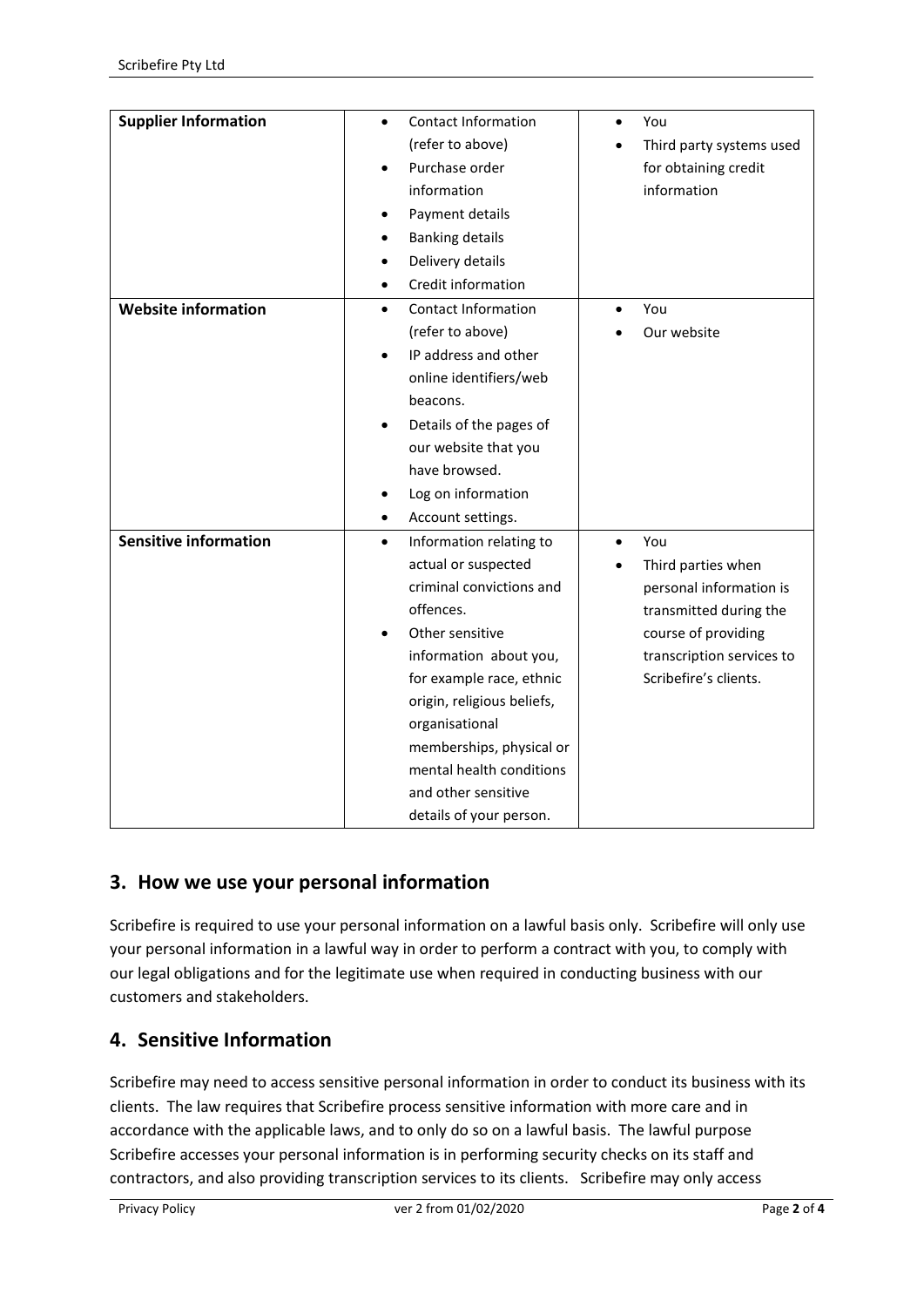sensitive information for these purposes if you have given your explicit consent and if it is necessary for the establishment, exercise of or defence of legal claims.

#### **5. Sharing personal information**

Scribefire does not disclose personal information for marketing purposes.

Sometimes we need to disclose your personal information to other people. In conducting its business, Scribefire sends information to third parties and/or subcontractors. Before disclosing your personal information to third parties, we will seek to ensure they have appropriate technical and organisational measures in place to protect your personal data.

## **6. Data security**

Scribefire will has implemented an information security management system which aligns with the ISO27001:2013 standard. The purpose of the ISMS is to preserve and protect the confidentiality, integrity and availability of information security (including personal information) within the organisation.

Scribefire will comply with applicable data protection laws to ensure we take the appropriate measures to protect your personal data from unlawful or unauthorised processing and accidental loss, destruction or damage.

#### **7. Data retention**

Scribefire will only retain your personal information for as long we need to for the purposes for which we are processing it for.

## **8. Your rights**

You have the right to request access to personal information we hold about you. We are able to deny access to some or all of your personal information in specified circumstances. We will provide reasons for any refusal in writing.

If you would like to request access to the personal information we hold about you please contact us on [privacy@scribefire.com.au.](mailto:privacy@scribefire.com.au) These requests may incur a fee and you will be advised of an estimated fee and the payment options at the time of written acknowledgement. This is usually provided to you within 5 business days. Our response to your request will usually be completed within 30 days of receipt of the request. If we require further time, we will contact you in writing to advise of this and provide our reasons for the further time that is required.

## **9. Complaints handling**

If you have a complaint about how we collect, hold, use or disclose your personal information or a privacy related issue, please use our complaints process so that we can help. It is important to follow the complaint handling process in order to resolve your complaint effectively and efficiently.